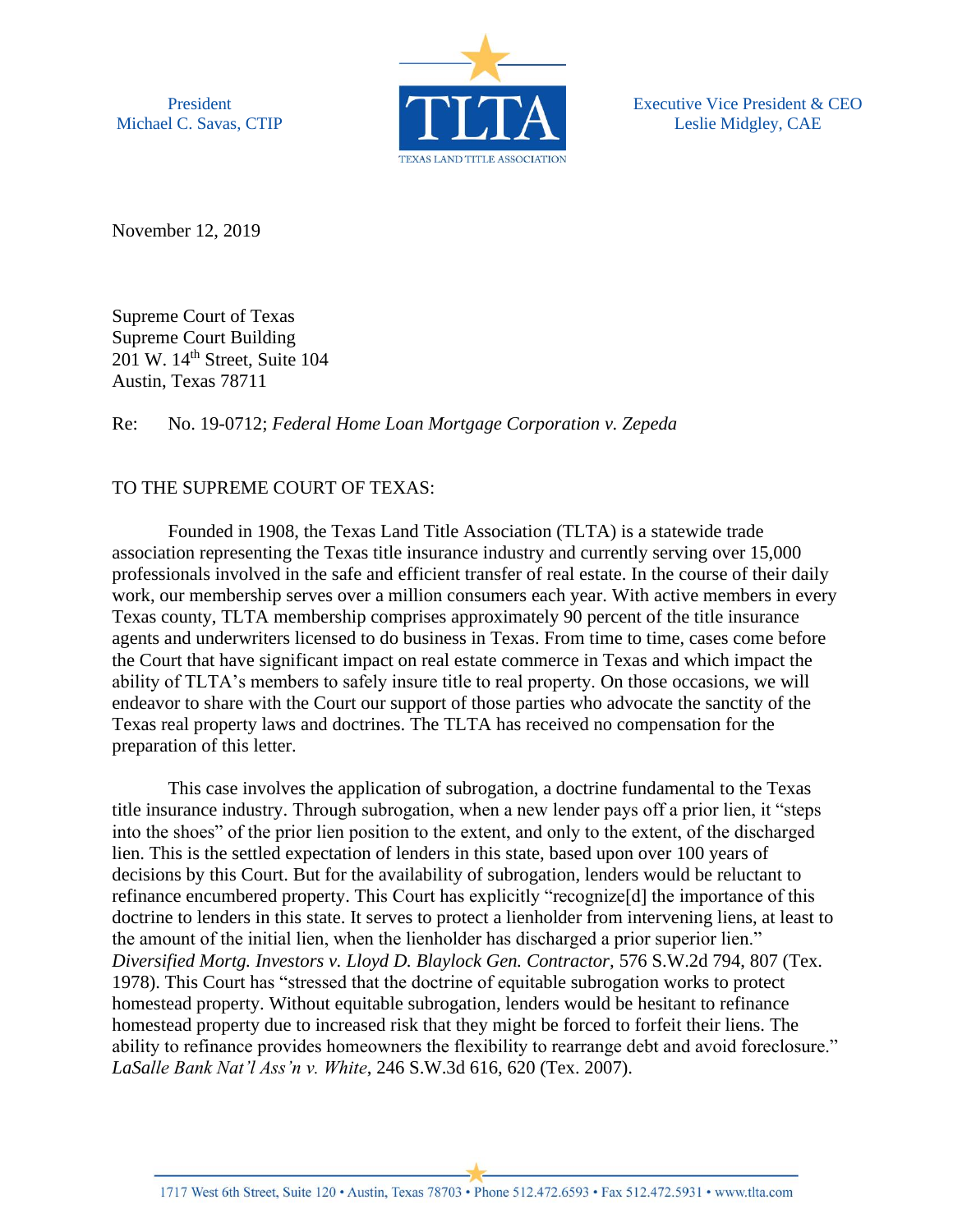In *LaSalle Bank*, this Court held that the forfeiture provisions of the Texas Constitution regarding home equity loans did not preclude equitable subrogation to the prior lien discharged by the new home equity loan. This, of course, is the opposite of Zepeda's position. The subrogation doctrine benefits consumers, as the Texas Department of Insurance recognizes the broad availability of subrogation, and the promulgated title insurance rates for loan title policies include substantial credits for new loans that satisfy, renew, or extend prior loans. *See* Texas Title Insurance Manual, Rate Rule 8. Without subrogation, the risks to lenders and title insurers are increased, and those increased costs will necessarily lead to increased loan and title insurance rates. Moreover, the refusal to apply subrogation will benefit any intervening claimants, whose equities are unaffected by the refinance and subrogation – an unjust and unwarranted result.

Here, Zepeda would have this Court abrogate *LaSalle Bank* and its progeny, and deny FHLMC subrogation to the amount its loan paid off, while canceling the new loan. The result is that Zepeda receives an enormous windfall from a non-substantive error, even though no party has been harmed and no equities impaired. Zepeda justifies this position by citing equitable maxims; yet, she ignores the uncontroverted maxim that "equity abhors a forfeiture." Subrogation provides a bridge between two harsh results – the borrower gets no windfall, but the lender gets back only what it paid to discharge the borrower's prior debt, while forfeiting the balance of its loan. Since the new lender is subrogated only to the amount of the discharged lien, the position of the parties does not change, as the borrower owes only what was owed prior to the new loan. And because the lender is only subrogated to the discharged amount, prudent lenders must continue to ensure compliance with the Texas Constitution to avoid forfeiture of all amounts exceeding the amount of discharge. Why should this solution that has existed for more than one hundred years be undone now? Zepeda has no answer.

If the Court is to supersede *LaSalle Bank* and rule that forfeiture under the Texas Constitution abrogates the centuries-old subrogation doctrine, then TLTA respectfully requests clarification and guidance from the Court regarding the conditions under which subrogation will or will not be recognized, so lenders and title insurance companies can decide whether to make or insure a loan. Specifically, if the rule is to be different where the lender has an "opportunity" to cure the defect but does not, we ask that the Court provide a bright-line rule which will allow the real estate industry the certainty which it requires. Knowing when and how subrogation does or does not apply to such a "missed opportunity" – something that is not of record – will create new challenges in examining title and relying on recorded documents.

Sincerely,

Aaron Day Director of Government Affairs & Counsel Texas Land Title Association [aaron@tlta.com](mailto:aaron@tlta.com) State Bar No. 24037899

1717 West 6th Street, Suite 120 · Austin, Texas 78703 · Phone 512.472.6593 · Fax 512.472.5931 · www.tlta.com